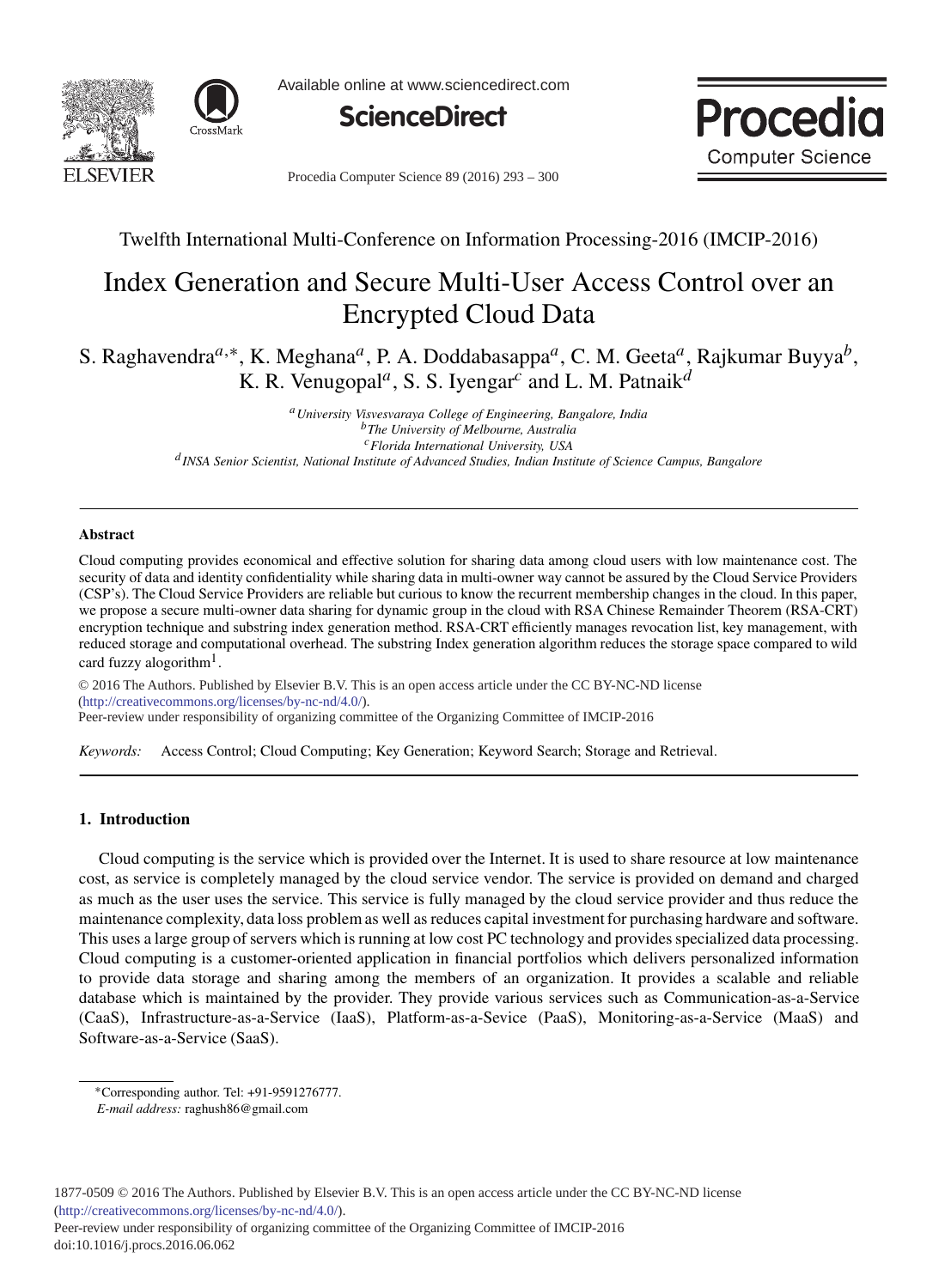In cloud computing, security is provided to the data in cloud by encrypting and uploading file. The data owner gives access to the users by disseminating the decryption key to the authorized users to decrypt the files<sup>2,3</sup>. The early encryption methods includes dynamic broadcast encryption<sup>4</sup> in which the users can be added dynamically and the communicator or broadcaster broadcast the decryption key to the authorized users who in turn can access the files. In this technique, storage overhead increases with the increase in the number of users as well as revoked users.

Due to this drawback many encryption techniques were developed<sup>5-7</sup>. Riedel *et al.*, proposed Plutus<sup>5</sup> which focuses on key management that is highly controllable and scalable. HASBE<sup>6</sup> cipher text attribute based encryption is used to achieve scalability and flexibility in secure access control in which the user's secret key as well as cipher text is associated with the attributes. In a File-Centric Model for Peer-to-Peer File Sharing Systems Li Zou *et al.*, <sup>8</sup> composed a file sharing scheme where the files are organsied into groups and the propagation is studied. These methods have many drawbacks: difficulty in handling the keys when there is increase in the number of group members, revocation list and access control needs to be updating periodically.

*Motivation:* In MONA<sup>9</sup> data sharing for multi-owner level is considered, where the user can share data with any group member in a secure way. The authorized group users can access the data in the cloud without communicating with the data owners or administrator. The user revocation is achieved without altering the secret (private) key of the user, but the number of sub-keys generated are more for every user of that group. Hence, computation cost increases exponentially with increase in the number of users of the group.

*Contribution:* The key contributions of our paper are given below:

- 1. The proposed RSA-CRT scheme is used to share data in a secure manner. The master key updates the authentication of each user in a group; like adding new user to the group or deleting a user from the group while the secret key remains same for the other user in the same group.
- 2. The substring index generation method reduces the cost of the storage space compared to wild card fuzzy algorithm. The index file is used to retrieve the stored files effectively at low cost.
- 3. The RSA-CRT scheme security and performance is efficient in key management, updating revocation list and computation cost.

*Organization:* The paper is organised as follows: Section 2 briefs on related work. Background work is discussed in section 3. Design goals and system model is described in section 4. Detailed analysis of proposed scheme is presented in section 5. Security analysis and performance analysis are discussed in section 6 and section 7 respectively. The conclusions of the paper is contained in section 8.

# **2. Related Work**

Zhou *et al.*,<sup>8</sup> proposed a File-Centric Model for Peer-to-Peer File Sharing Systems. Different behaviors of accessing of files are analyzed, grouped by peers and system is modeled accordingly. The file propagation in the system can be analyzed effectively while downloading and sharing. In this paper, file propagation in low level transition of peer-to-peer model is not considered.

Nafi *et al.*<sup>2</sup> proposed a new user authentication, file encryption and distributed server based cloud computing security architecture that emphasises on information concealment and security. RSA encryption is used for secure communication, Advanced Encryption Standard (AES) for file encryption, MD5 hashing and one time password is used for authentication. The users access files pass through secure channel and one time password for authentication is used in which user enters a new password everytime. Encryption path is transparent to the user and the file is stored securely.

Sun *et al.*,<sup>10</sup> designed an approach towards rebalanced RSA-CRT with Short Public Exponent. This approach speeds up the process of encryption three times faster than the already proposed rebalanced RSA-CRT thus reducing the cost. Public exponent is shortened from 1024 bits down to 512 bits in Rebalanced RSA-CRT.

Wang et al.,<sup>11</sup> proposed public auditing system to integrate shared data with efficient user revocation. Proxy re-signature is used to resign the block of the users in case of revocation which helps the user to refrain from downloading their files and *re* − *signing* themselves. Deffie-Hellman and Discrete Logarithm is used to define the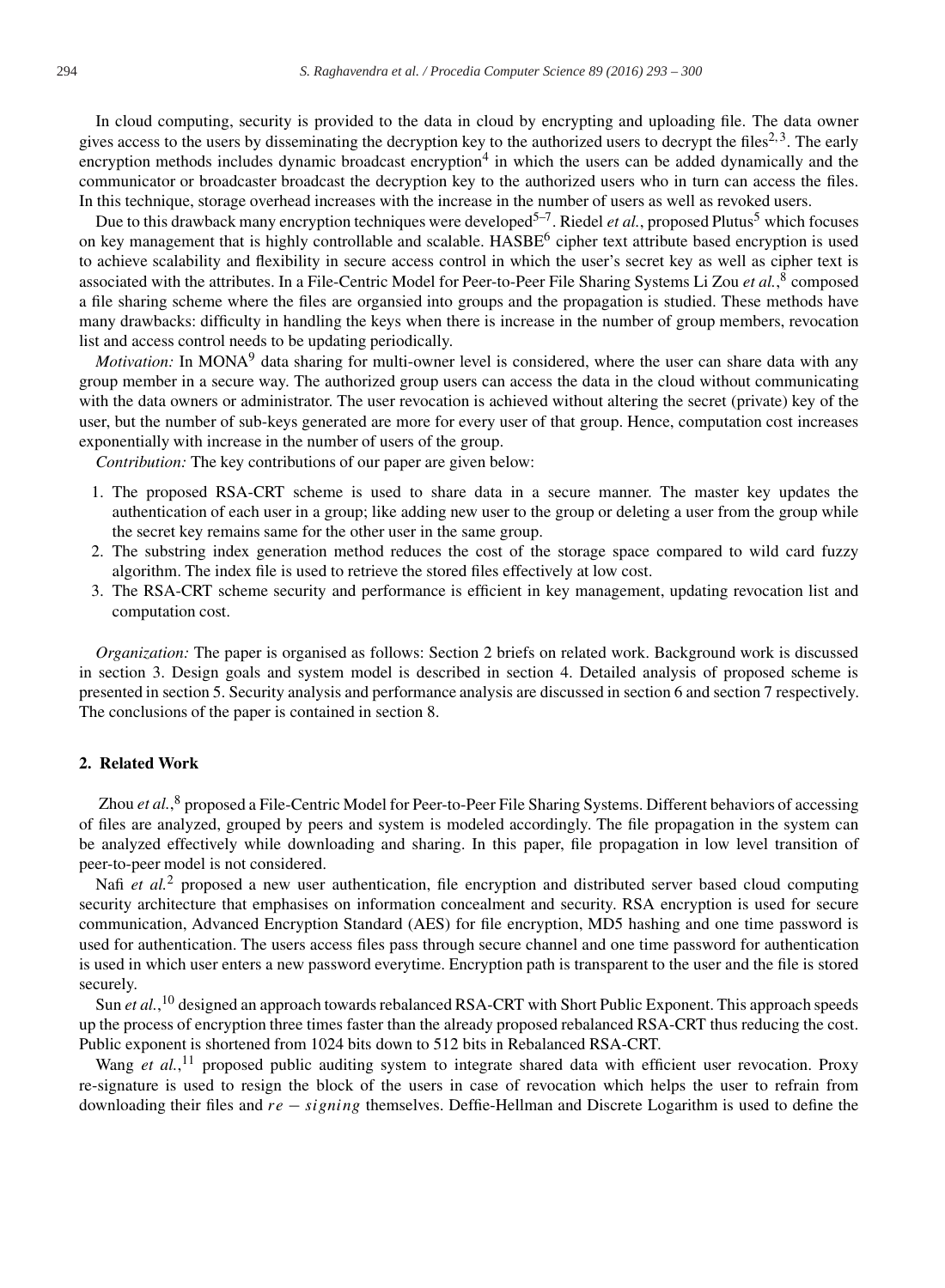security in the system. The files and signing keys data is stored in different servers and the method to secure these information is not proposed in this system.

Bernhard *et al.*,<sup>12</sup> proposed cryptographically enforced permissions for fully decentralized file systems to maintain the integrity of file system and preserve the privacy of files. Symmetric cryptography and digital signature is used for security based on hidden file structure which can be accessed using meta-information. Validity of the file system is checked using integrity verification algorithm and privacy of the file system's content is maintained using a cryptographic data protection scheme and hence, user and group can be accessed.

Many approaches are proposed based on keywords to search and easy retrieval<sup>13-16</sup> of cloud data. Secure ranked multi-keyword search<sup>1</sup> over outsourced encrypted cloud data uses fuzzy algorithm to reduce the index construction time. Further, search time for the keyword can be reduced. Tuo *et al.*, <sup>17</sup> have developed fuzzy keyword search scheme by using partial decryption concept with filter. It improves keyword search at low cost. Partial decryption cannot handle search queries efficiently. Precisely controlled fuzzy keyword search can be considered for improvement.

#### **3. Background Work**

The security of the shared data in multi-owner level is considered in MONA: Secure Multi-Owner Data Sharing for Dynamic Groups in the Cloud<sup>9</sup>. The authenticated members of the group can upload and share data or files with other members of the group in the cloud. The time complexity of file generation, access and deletion is the same irrespective of the number of users in the cloud. When a new user is added or revoked, the existing users private key is not updated. The new users have authority to directly access a file without consulting the group manager. In MONA, users do not have access to multiple data groups in the cloud; only one file can be uploaded to the cloud that increases the computation time and the size of the file which is uploaded must be in mega bytes. The private key of the user is not affected with every revocation but two rounds of encryption and decryption is performed which increases the computation cost. The number of cipher text generated for each user is more and hence increases the key storage size.

#### *3.1 Chinese reminder theorem*

Let  $u_1, u_2, \ldots, u_r$  be positive integers such that  $gcd(u_i, u_j) = 1$  for  $i \neq j$ . Then linear congruence system is:

$$
x \equiv a_1 \pmod{u_1}; x \equiv a_2 \pmod{u_2}; \ldots x \equiv a_r \pmod{u_r};
$$

and has simultaneous solution, and is unique modulo  $u_1, u_2, \ldots, u_r$ . Example: Find x for the given system of equations:

$$
x \equiv 5 \pmod{3}; x \equiv 3 \pmod{11}; x \equiv 2 \pmod{13};
$$
  

$$
u = 3 * 11 * 13 = 429;
$$
  

$$
U_1 = 429/3 = 143; U_2 = 429/11 = 39; U_3 = 429/13 = 33
$$

Linear Congruence is:

$$
143x \equiv 1 \pmod{3}, 39x \equiv 1 \pmod{11}, 33x \equiv 1 \pmod{13}
$$
  

$$
x_1 = 2; x_2 = 2; x_3 = 2; \ \bar{x} = 2.143.5 + 2.39.3 + 2.33.2 = 1796
$$
  

$$
\bar{x} = 1796 \equiv x \pmod{429}
$$
  

$$
x = 80
$$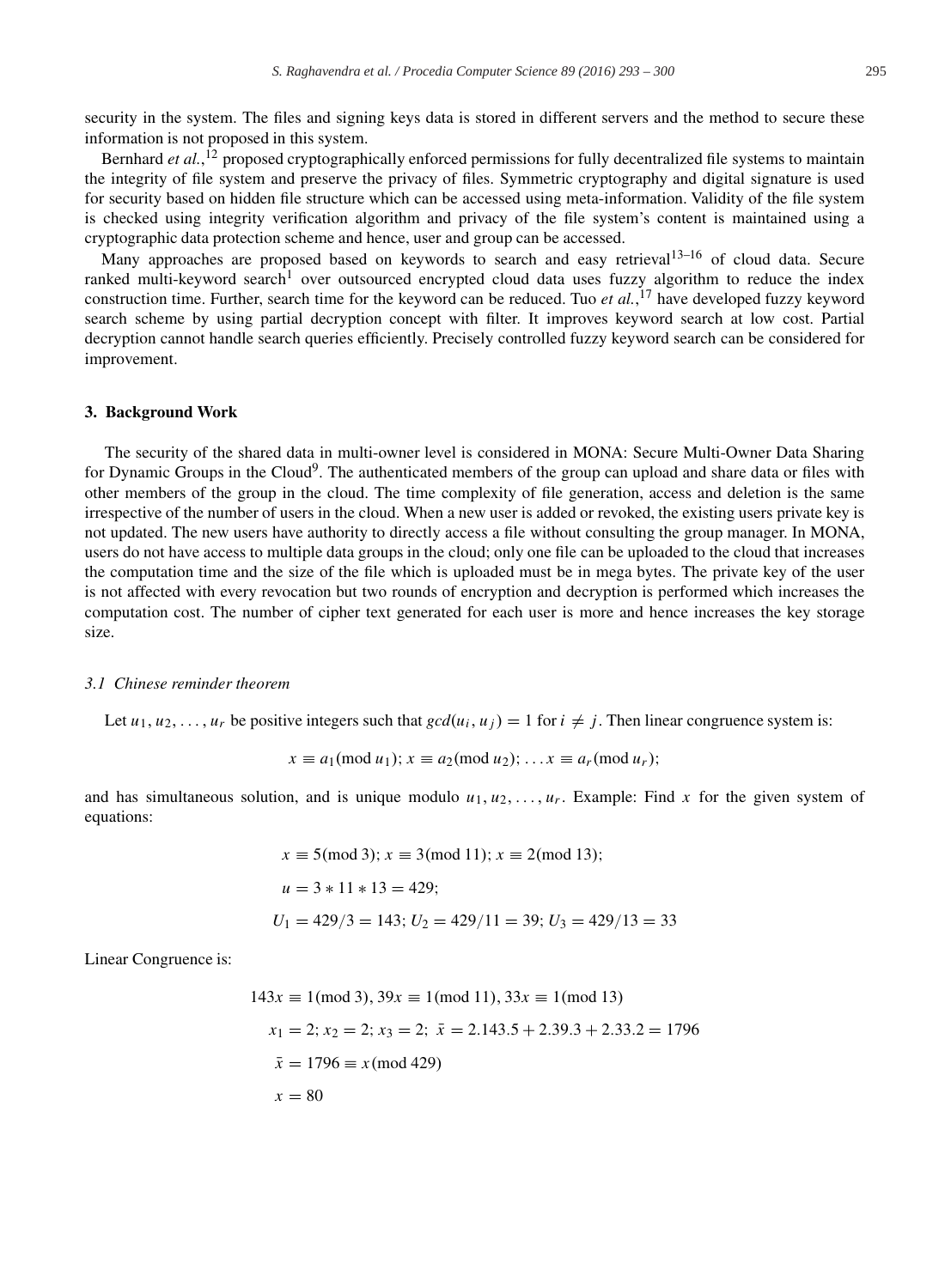

Fig. 1. System Model for User Revocation and Registration. Fig. 2. System Model for Index Generation and Searching.



#### **4. Problem Statement and System Model**

#### *4.1 Problem statement*

Given a set of *n* files  $(f_1, f_2, f_3, \ldots, f_n)$  that is uploaded on to the cloud with a secure storage and access control for a dynamic set of users, the objectives are:

- 1. To improve the master key management for access control using RSA-CRT technique and maintain the security of the shared data without updating the secret key of the remaining users.
- 2. Build index generation for fast retrieval of files with reduce index storage space.

#### *4.2 System model*

The System Model is divided into two parts as shown in Figs. 1 and 2. Figure 1 is used for User Registration and Revocation and Fig. 2 represents Index Generation.

In the system model (Fig. 1), a group *admin* registers with the cloud and group members share files and data on the cloud. The members who wish to join the group must register with the group *admin*, the *admin* authenticates the registed user and the group users can upload, access or modify files on the cloud as depicted in the Fig. 1 and is composed of three main components:

- 1. *Cloud Service Provider (CSP)*: Cloud is managed by the cloud service provider (CSP) which operates based on pay as you use service. The service provided is considered reliable but inquisitive. The cloud maintains the data and does not modify any uploaded data but might try to check the contents of the data.
- 2. *Group Admin*: Admin is the one who is trusted and has registered on the cloud. He is responsible for user registration and revocation of misbehaved users. During any conflict, group *admin* reveals the true identity of the user.
- 3. *Group Users*: Group users are the members who are authorized to access the cloud. These users can upload and access the files on the cloud and can modify their own files on the cloud.

Figure 2 represents system model for index generation and searching. In Fig. 2, the cloud controls a number of Data Groups (DG). The *admin* authenticates the users. Depending on the permissions given to the users, the users can access, upload or modify the files or data of that particular data group. For instance, consider User-1 (*u*1) has given authority to access DG-2 and DG-3 group files as shown in Fig. 2. So  $u_1$  can access or store the encrypted files in DG-2 and DG-3 but does not have permission to modify data of other users of the group.

Each and every file in the cloud has separate index. If the user wants to search for any file it is searched over that data group authorized. Using Top-k search result, the file is searched in groups for which an user is authorized to and the file is retrieved.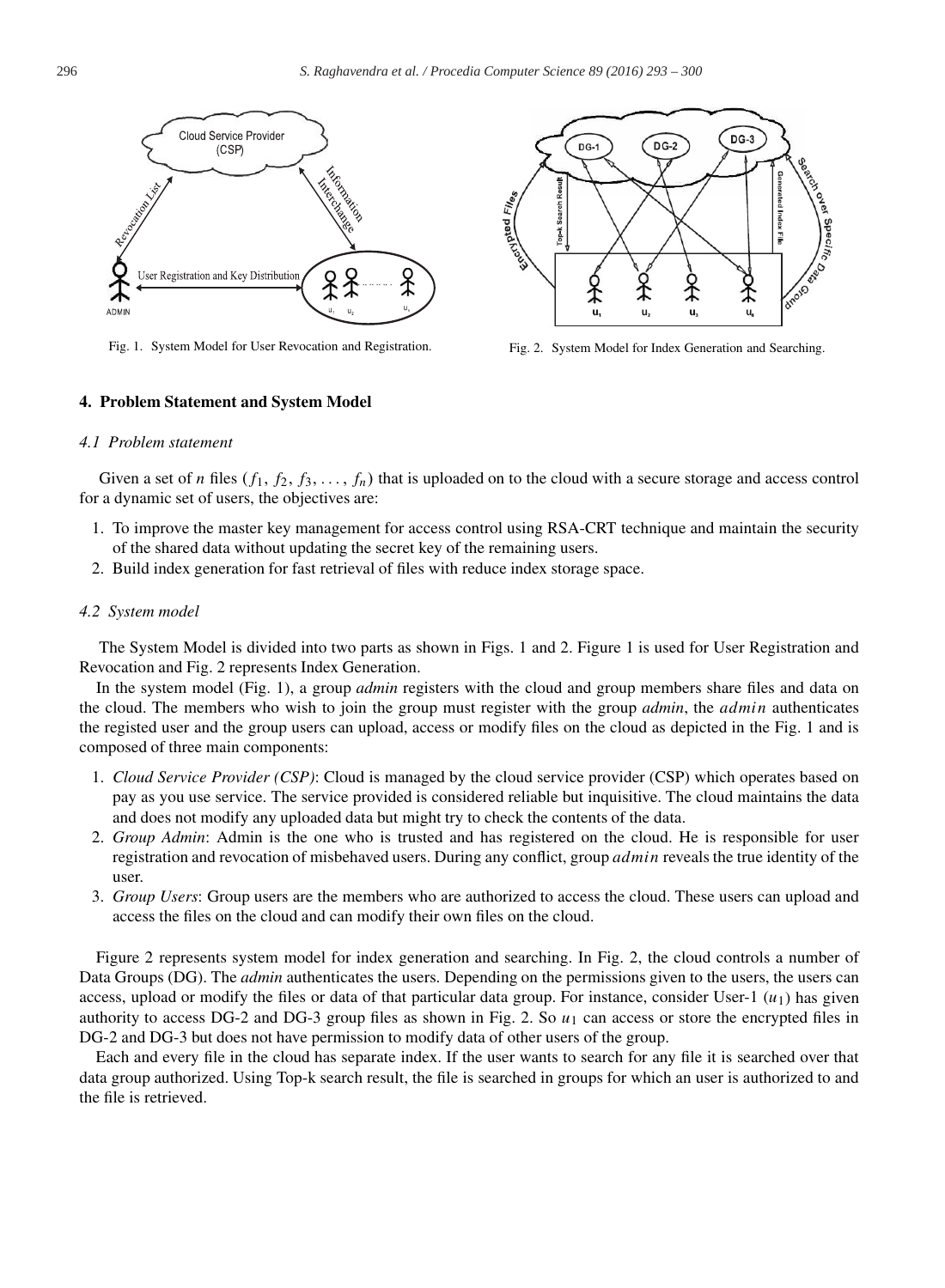```
1: Select m_1, \dots, m_z, n_1, \dots, n_z from a set of prime
    numbers m \neq n2: for k=1 to z do
       \chi_i = (m_i - 1) \times (n_i - 1);3:a_i = (m_i - 1)/2;
 4:\varsigma.
       b_i = (n_i - 1)/2;
       e_i = 4 \times Integer in RandomNumber + 1;
 6:d_i = e_i^{2(a_i-1)(b_i-1)-1} mod 4a_ib_i;
 7.8: end for
 9: p = 1;
10: for i = 1 to z do
       p = p \times (a_i b_i);11:12: end for
13: for i = 1 to z do
       M[i] = p/(a_i b_i);14<sup>·</sup>N[i] = M[i]^{(a_i-1)(b_i-1)-1)}mod(a_ib_i);
15.16: end for
17: e_M = 0;
18: for i = 1 to z do
       e_M = (e_M + (e_i \times M[i] \times N[i])) \mod p;19 -20: end for
21: while (e_M \mod 4! = 1)e_M = e_M + p; do
       sleep:
22.5Interrupt(when j^{th} key pair should be updated)
23.e_i = 4 \timesInteger in Random + 1;
24:d_i = e^{(2(a_i-1)(b_i-1)-1)}mod4a_ib_i;
25:goto 17;
26.27: end while
```
Algorithm 1. Master Key Generation Algorithm Algorithm 2. Index Building Algorithm

| 2:<br>3:<br>4: | for int $i = 0$ ; $i <$ files.length; $i =$ files.next <b>do</b><br>while leof do |
|----------------|-----------------------------------------------------------------------------------|
|                |                                                                                   |
|                |                                                                                   |
|                | <b>if</b> !stopword <b>then</b>                                                   |
| 5:             | sub-key = keyword.substring $(0,3)$ ;                                             |
| 6:             | bucket = keyword.substring $(0,1)$ ;                                              |
| 7:             | $enc-sub-key = encryption(sub-key);$                                              |
| 8:             | Goto(bucket)                                                                      |
| 9:             | (bucket.contains(enc-sub-key))<br>&&<br>if                                        |
|                | $(!bucket. contains(file-id))$ then                                               |
| 10:            | frequency $++$                                                                    |
| 11:            | add to hash map (enc-sub-key, file-id,                                            |
|                | frequency)                                                                        |
| 12:            | else Set frequency = $1$ ;                                                        |
| 13:            | add hash map to bucket (enc-sub-key,                                              |
|                | file-id, frequency)                                                               |
| 14:            | set frequency = $1$ ;                                                             |
| 15:            | add hash map to bucket (enc-sub-key,                                              |
|                | file-id, frequency)                                                               |
| 16:            | end if                                                                            |
| 17:            | end if                                                                            |
| 18:            | Move to next character                                                            |
| 19:            | end while                                                                         |
|                | $20:$ end for                                                                     |

# **5. Proposed Scheme**

#### *5.1 Generation of master-key and other keys*

In this paper, we emphasize on dynamic access and secure file storage and distribution in cloud for many data groups. We can effectively store our files in the cloud with minimum number of cipher texts and with low time complexity. We focus on security of private keys of each user. Even after a user is revoked or the members data group access is altered, the private keys of other users is unaltered.

# *5.2 Index building process*

The index building algorithm has 2 phases: Initialization and Index Generation phase.

- 1. *Initialization*: In this phase, substring of the keyword are initialized in bucket. A file-set and sub-keys are generated. The files of file set that have to be uploaded on the cloud are assigned with *file* − *i d* based on which the files are accessed. The substring of the keyword is generated and assigned to the sub-key that is used during index building process at later stage. The bucket is created and assigned with the first character of the keyword. For instance, the first character present in the bucket name, in which sub-string starting with same alphabet is stored. Encrypted sub-string is assigned to *enc* − *sub* − *key* which is stored in the bucket.
- 2. *Index Generation*: In this phase, the keyword index is created and stored in their respective buckets. In the index generation phase, the keyword is extracted from the document that has to be uploaded and checked whether it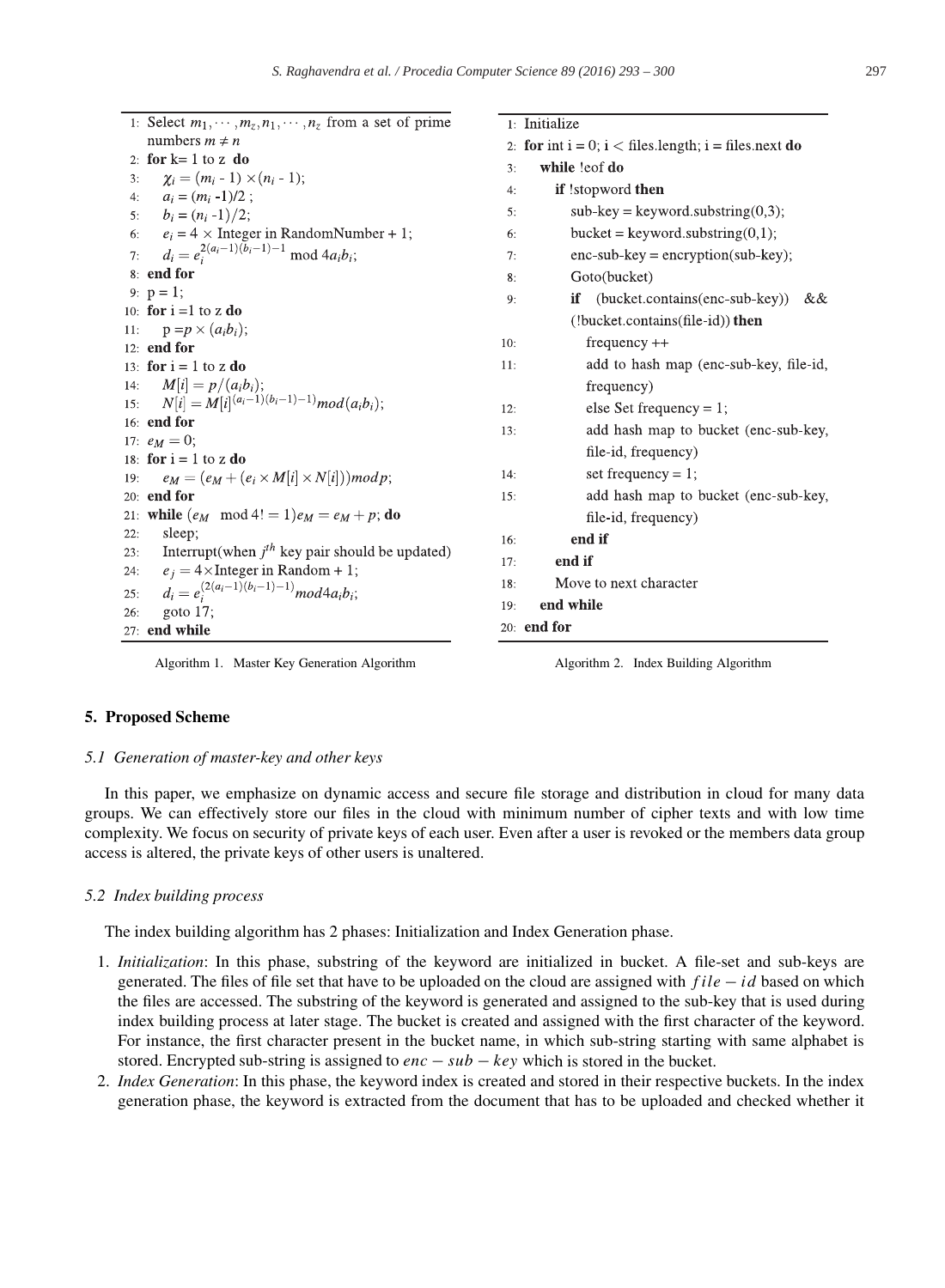

Fig. 3. Size of the Index File.

is a stop word or not. If it is a stop-word, then it is discarded; if not, then further steps of index generation is carried out. To generate the index, the first 3 characters of the keyword are considered, discarding the rest of the characters of the keyword, then it is encrypted and checked with the bucket which is having the encrypted keywords index starting with same character. If the bucket has the entry for that keyword with the same *file*−*i d*, then the frequency count is incremented by 1, else, the new entry is updated and the frequency is assigned with 1, it is repeated for all the keywords of all the files in the file set to be uploaded.

For the above index building algorithm, a list of the files  $f_1, f_2, f_3, \ldots, f_n$  to be uploaded to the cloud is considered. Let us consider the file  $f_1$  which has the words Bangarapet, Bangalore, computer, computing, compute, and come. Another document called *f*<sup>2</sup> have the words likes computer, computing, Bangladesh, Australia and Austria. Now when this file list is uploaded to the cloud, it first checks the file set length i.e., number of files to be uploaded. Then it starts fetching the files one by one until all the files are indexed and uploaded. To create the index of each file, the following process takes place.

The tabular form of the bucket (b) is shown below:

#### **6. Performance Analysis**

The experiment evaluation of the proposed scheme is performed on the real data set: National Science Foundation Research Award Abstracts 1990–200318. This file sets contains a large number of technical keywords and are unique to the files. The entire system is implemented in Java language. The Data owner and the data user use a windows platform with Intel (R) Core (TM) i5-421 M CPU @ 2.60 GHz, 4.00 GB of RAM and commercial public cloud Amazon S3 service to store the Index file and encrypted collection of files.

# *6.1 Size of the index file*

In the existing system, the keywords in the super file do not perform any substring operation. In the proposed system, substring of the given keyword is stored in index file which results in reducing the memory consumed by the file. Hence, the proposed system consumes less space when compared to the existing system; 574 Kb and 243 Kb for 100 files, 1.44 Mb and 1.13 Mb for 500 files, 2.9 Mb and 2.2 Mb for 1000 files space is consumed in the existing and proposed system respectively.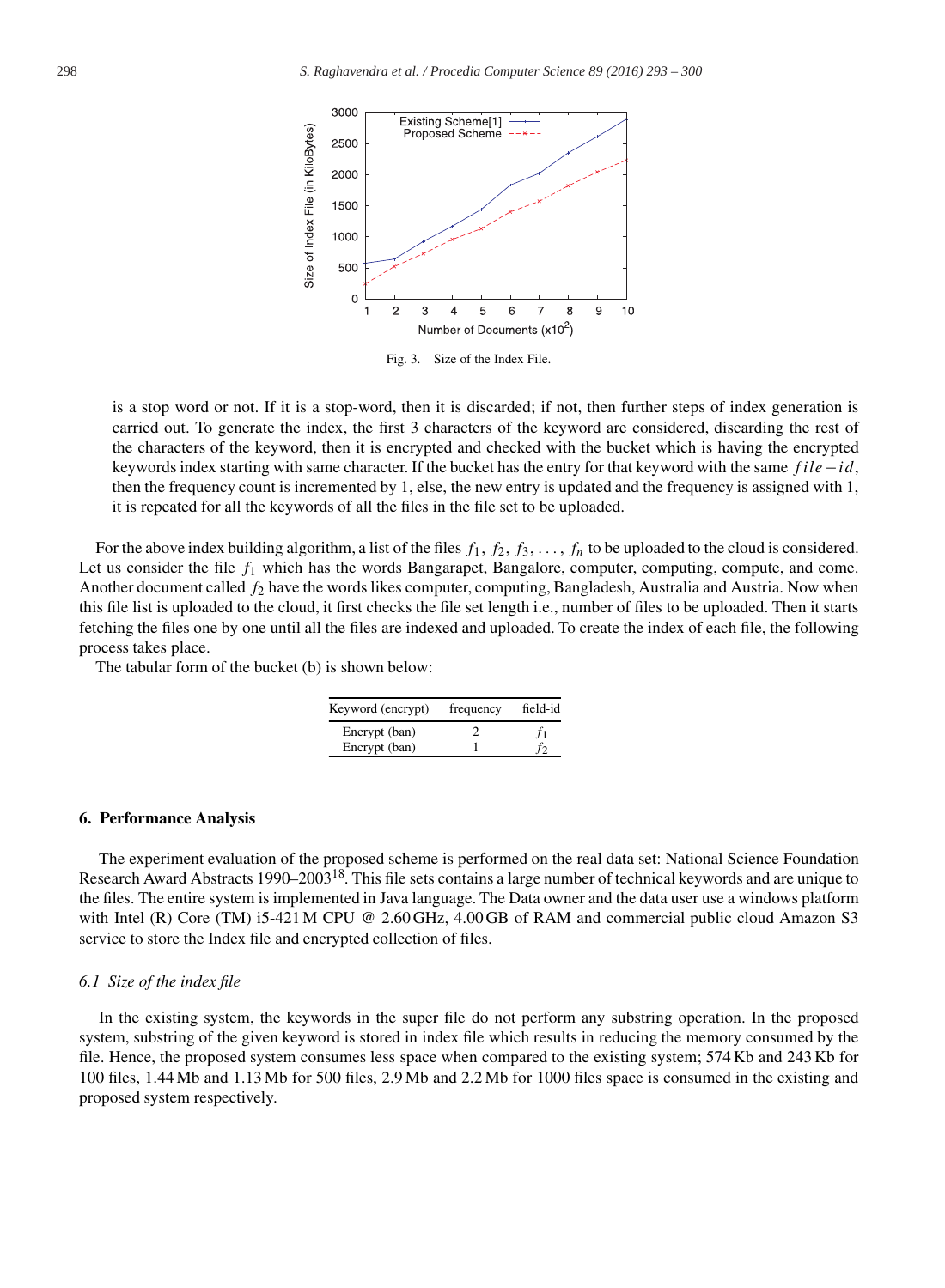#### *6.2 Security analysis*

In cloud computing, many security issues arise such as privacy, data security, confidentiality and authentication. Cloud computing emphasizes for access control and as data security while users shares confidential data v*i a* cloud servers, as these are not under the control of trusted environment. Cloud environments are accessed among various individuals and cloud service distributors have exclusive access to the files and content stored in those environments. Hence, confidential data uploaded in a cloud should be kept securely by utilizing various combination of access control, contractual liability and encryption, which offers the benefits of minimum reliance on the cloud service provider.

A fundamental approach for secure data sharing in a cloud setup is to let the data owner encrypt data before outsourcing and issue decryption keys to authorized users. To share the data with a group of users, they need fine-grained data access control in terms of the user (data consumer) and his access privilege to various level of data.

The scheme enables the use of Chinese reminder theorem for public/private key generation and thus prohibits the CSP to automatically re-encrypt the data on each user request that ensures enhanced confidentiality to the data passed to the user. The data owner needs to receive the access request from the user. Therefore, on user revocation, the data owner need not re-encrypt the data and can be offline and thus, scalability is achieved. This approach provides the owner with the privilege of one time encryption and is flexible to allow clients to use different keys to decrypt the data. There is no need to re-generate the key when the users join or leave thus providing easy and flexible way of access control without much key management, and in addition to maintain forward and backward secrecy.

# **7. Conclusions**

In this paper, the concept of Master key generation is used to encrypt and store the contents in the cloud. An efficient index building algorithm is designed for fast and cost efficient file retrieval from the cloud. The Master key generation algorithm where only the master-key is updated with every revocation or membership change, keeping the existing group members private and public keys unaltered. This approach reduces the storage space of the index file and key size. Further this protocol can be enhanced to other form of text and multimedia files. The faster index building algorithm can be explored to retrieval files efficiently.

## **References**

- [1] Neelam S. Khan, C. Rama Krishna and Anu Khurana, Secure Ranked Fuzzy Multi-Keyword Search over Outsourced Encrypted Cloud Data, In *IEEE Proceedings of the 2014 International Conference on Computer and Communication Technology (ICCCT)*, pp. 241–249, (2014).
- [2] Kawser Wazed Nafi, Tonny Shekha Kar, Sayed Anisul Hoque and MMA Hashem, A Newer User Authentication, File Encryption and Distributed Server Based Cloud Computing Security Architecture, *arXiv preprint arXiv:1303.0598*, (2013).
- [3] Cong Wang, Kui Ren and Jia Wang, Secure and Practical Outsourcing of Linear Programming in Cloud Computing, In *IEEE Proceedings of the IEEE INFOCOM, 2011*, pp. 820–828, (2011).
- [4] Min-Ho Park, Young-Hoon Park, Han-You Jeong and Seung-Woo Seo, Secure Multiple Multicast Services in Wireless Networks, *IEEE Transactions on Mobile Computing*, (2012).
- [5] Mahesh Kallahalla Erik Riedel, Ram Swaminathan Qian Wang and Kevin Fu, Plutus: Scalable Secure File Sharing on Untrusted Storage.
- [6] Zhiguo Wan, Jun'e Liu and Robert H Deng, HASBE: A Hierarchical Attribute-Based Solution for Flexible and Scalable Access Control in Cloud Computing, *IEEE Transactions on Information Forensics and Security*, vol. 7(2), pp. 743–754, (2012).
- [7] Giuseppe Ateniese, Kevin Fu, Matthew Green and Susan Hohenberger, Improved Proxy Re-Encryption Schemes with Applications to Secure Distributed Storage, *ACM Transactions on Information and System Security (TISSEC)*, vol. 9(1), pp. 1–30, (2006).
- [8] Li Zhou and Mostafa H Ammar, A File-Centric Model for Peer-to-Peer File Sharing Systems, In *IEEE Proceedings of the 11th IEEE International Conference on Network Protocols, 2003*, pp. 28–37, (2003).
- [9] Xuefeng Liu, Yuqing Zhang, Boyang Wang and Jingbo Yan, Mona: Secure Multi-Owner Data Sharing for Dynamic Groups in the Cloud, *IEEE Transactions on Parallel and Distributed Systems*, vol. 24(6), pp. 1182–1191, (2013).
- [10] Hung-Min Sun and Mu-En Wu, An Approach Towards Rebalanced RSA-CRT with Short Public Exponent, *IACR Cryptology ePrint Archive*, 2005, pp. 53, (2005).
- [11] B Wang, Baochun Li and H Li, Panda: Public Auditing for Shared Data with Efficient User Revocation in the Cloud, (2014).
- [12] Bernhard Amann and Thomas Fuhrmann, Cryptographically Enforced Permissions for Fully Decentralized File Systems, In *IEEE Proceedings of the 2010 IEEE Tenth International Conference on Peer-to-Peer Computing (P2P)*, pp. 1–10, (2010).
- [13] S. Raghavendra, C. M. Geeta, K. Shaila, Rajkumar Buyya, K. R. Venugopal, S. S. Iyengar and L. M. Patnaik, MSSS: Most Significant Single-keyword Search over Encrypted Cloud Data, *in Proceedings of the 6th Annual Intrernational Conference on ICT: BigData, Cloud and Security, Singapore*, pp. 43–48, (2015).